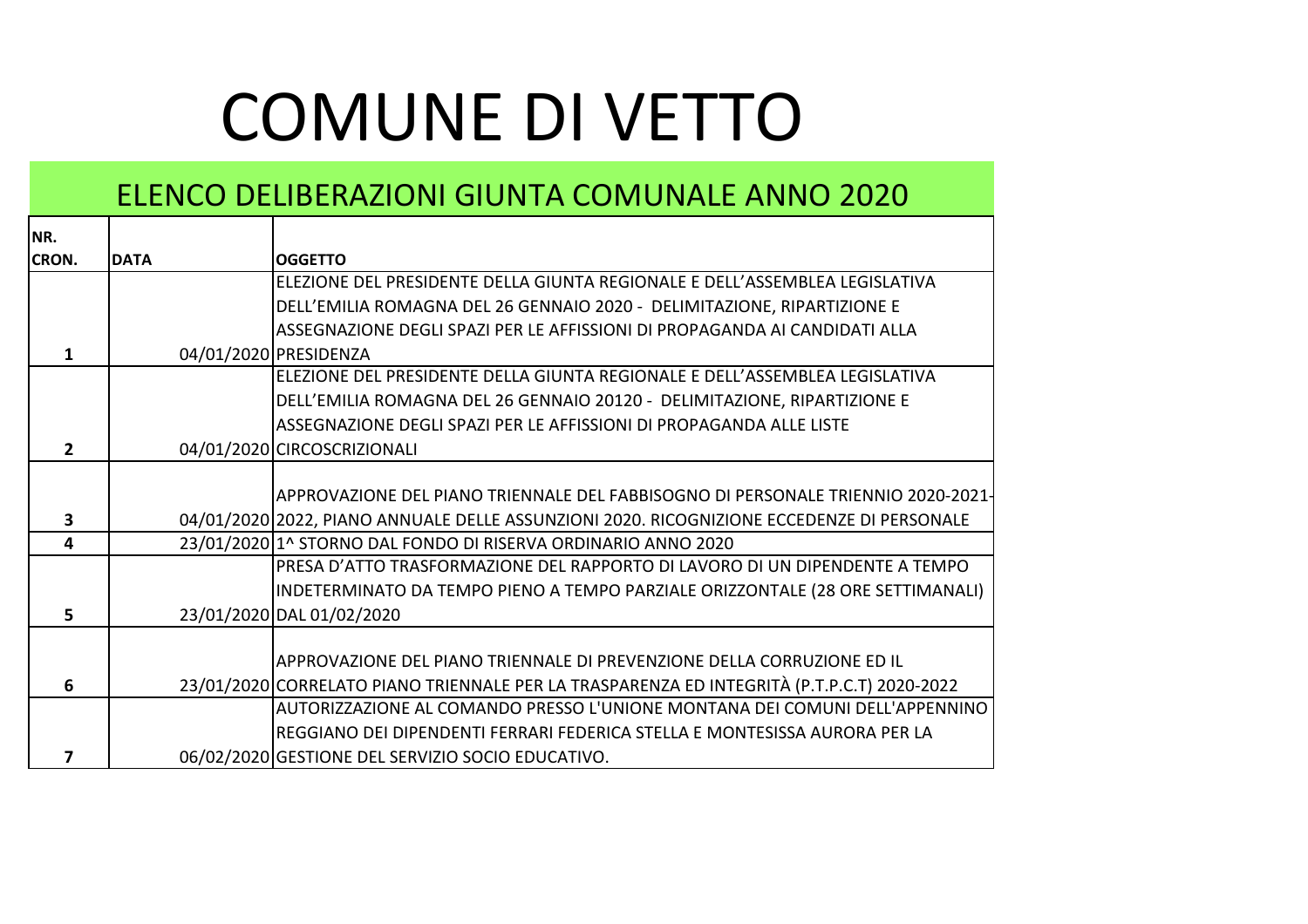|    |                      | DETERMINAZIONE ABBATTIMENTO RETTA SERVIZIO NIDO D'INFANZIA ALLE FAMIGLIE                 |
|----|----------------------|------------------------------------------------------------------------------------------|
|    |                      | RIENTRANTI NEI REQUISITI PREVISTI DALLA DELIBERAZIONE N. 1338 DEL 29/07/2019 - "AL       |
| 8  |                      | 06/02/2020 NIDO CON LA REGIONE".                                                         |
|    |                      |                                                                                          |
|    |                      | REFERENDUM POPOLARE COSTITUZIONALE DEL 29 MARZO 2020. INDIVIDUAZIONE DEI                 |
|    |                      | LUOGHI DESTINATI ALLE AFFISSIONI PER LA PROPAGANDA DA PARTE DEI PARTITI E GRUPPI         |
| 9  |                      | 06/02/2020 POLITICI RAPPRESENTATI IN PARLAMENTO E DEI PROMOTORI DEL REFERENDUM           |
|    |                      | 2^ STORNO DAL FONDO DI RISERVA ORDINARIO E 1^ STORNO DAL FONDO DI RISERVA DI             |
| 10 |                      | 06/02/2020 CASSA ANNO 2020                                                               |
|    |                      | REFERENDUM POPOLARE COSTITUZIONALE DEL 29 MARZO 2020. DELIMITAZIONE,                     |
|    |                      | RIPARTIZIONE ED ASSEGNAZIONE DEGLI SPAZI PER LE AFFISSIONI DI PROPAGANDA DA PARTE        |
|    |                      | DEI PARTITI O GRUPPI POLITICI RAPPRESENTATI IN PARLAMENTO E DEI PROMOTORI DEL            |
| 11 |                      | 27/02/2020 REFERENDUM                                                                    |
|    |                      |                                                                                          |
|    |                      | APPROVAZIONE RINNOVO "CONVENZIONE TRA IL COMUNE DI VETTO E IL CLUB ALPINO                |
|    |                      | ITALIANO SEZIONE DI REGGIO EMILIA PER LA MANUTENZIONE ORDINARIA E LA                     |
| 12 |                      | 27/02/2020 VALORIZZAZIONE DELLA RETE ESCURSIONISTICA COMUNALE FACENTE PARTE DELLA REER". |
|    |                      |                                                                                          |
|    |                      | APPROVAZIONE RINNOVO CONVENZIONE TRA IL COMUNE DI VETTO E L'ASSOCIAZIONE                 |
|    |                      | TURISTICA "PRO LOCO VETTO" PER LA CONCESSIONE GRATUITA DEL LOCALE POSTO                  |
| 13 |                      | 27/02/2020 NELL'EDIFICIO SITO IN VETTO CAPOLUOGO - VIALE ITALIA N. 2 PER ANNI 5          |
| 14 |                      | 02/04/2020 RIACCERTAMENTO ORDINARIO DEI RESIDUI ATTIVI E PASSIVI ESERCIZIO 2019          |
|    |                      | VARIAZIONE AL BILANCIO DI PREVISIONE 2020/2022, AL DOCUMENTO UNICO DI                    |
| 15 |                      | 02/04/2020 PROGRAMMAZIONE (DUP) 2020/2022                                                |
|    |                      | ART. 1 COMMA 219, LEGGE N. 160/2019 - AGEVOLAZIONE FISCALE DENOMINATA "BONUS             |
|    |                      | FACCIATE" - INDIVIDUAZIONE AREE ASSIMILABILI ALLE ZONE A E B DI CUI AL DM N.             |
| 16 | 09/04/2020 1444/1968 |                                                                                          |
|    |                      | APPROVAZIONE SCHEMA DEL RENDICONTO DELLA GESTIONE DELL'ESERCIZIO FINANZIARIO             |
| 17 | 09/04/2020 2019      |                                                                                          |
|    |                      | "CONSOLIDAMENTO VERSANTE E VIABILITÀ COMUNALE IN ZONA GROPPO - 1° LOTTO".                |
| 18 |                      | 22/05/2020 APPROVAZIONE PROGETTO ESECUTIVO. CUP. D83H19001210001                         |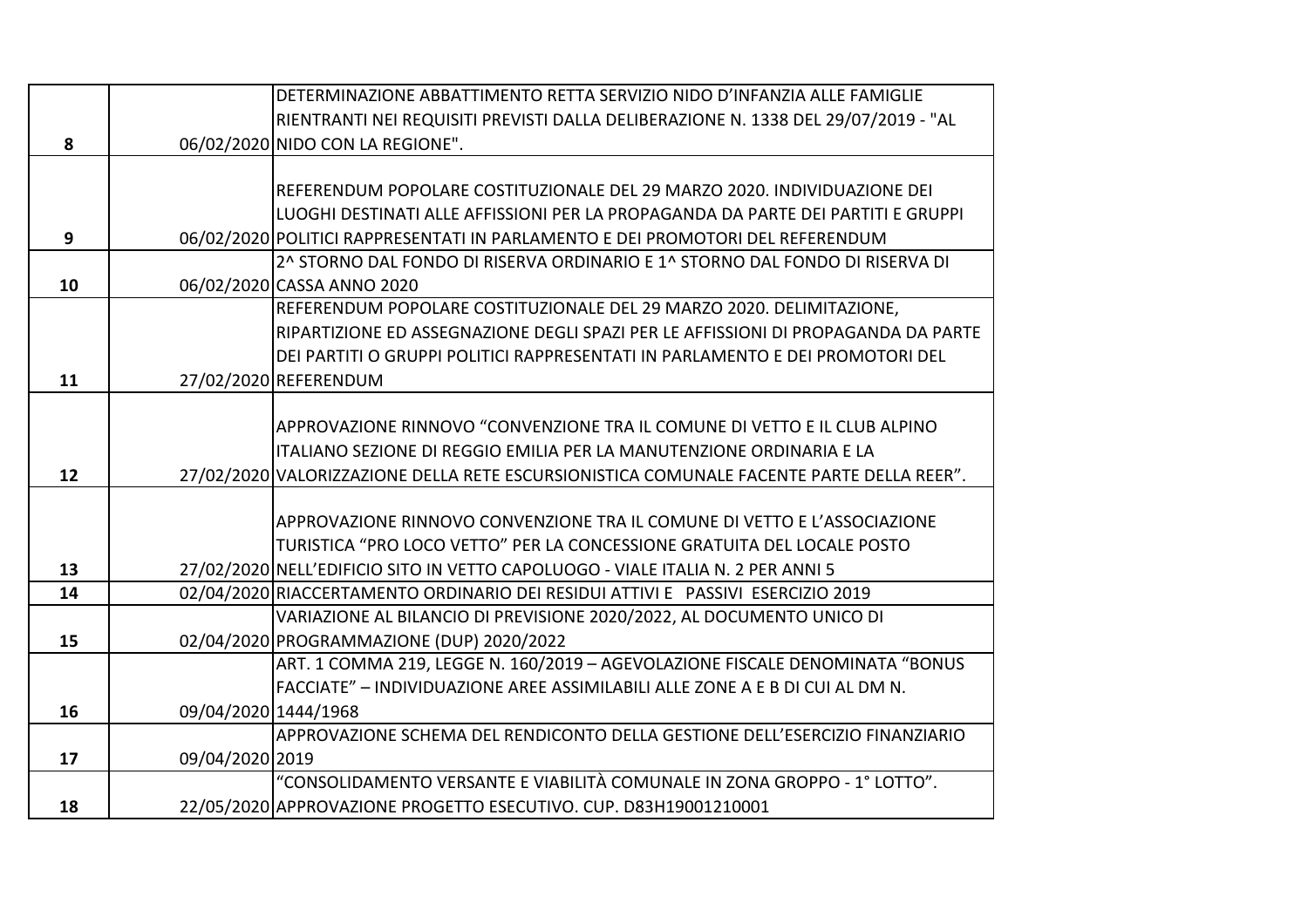|    |                     | VARIAZIONI AL BILANCIO DI PREVISIONE 2020/2022 AI SENSI DELL' ART. 175 COMMA 5 BIS         |
|----|---------------------|--------------------------------------------------------------------------------------------|
| 19 |                     | 29/05/2020 LETTERA D), D. LGS. 267/2000                                                    |
|    |                     | CONCESSIONE DI CONTRIBUTO ALL'ASSOCIAZIONE TURISTICA PRO-LOCO VETTO - ANNO                 |
| 20 | 29/05/2020 2020.    |                                                                                            |
|    |                     | APPROVAZIONE DEL "BANDO PER L'ASSEGNAZIONE DI CONTRIBUTI PER L'ACQUISTO DI                 |
| 21 |                     | 29/05/2020 BICICLETTE A PEDALATA ASSISTITA".                                               |
|    |                     | APPROVAZIONE DEL "BANDO PER L'ASSEGNAZIONE DI CONTRIBUTI PER LO SMALTIMENTO DI             |
| 22 |                     | 29/05/2020 MATERIALI CONTENENTI AMIANTO".                                                  |
|    |                     | APPROVAZIONE DEL "BANDO PER L'ASSEGNAZIONE DI CONTRIBUTI PER L'ACQUISTO DI                 |
|    |                     | VEICOLI ELETTRICI E A BASSE EMISSIONI E PER L'INSTALLAZIONE DI IMPIANTI A GPL O            |
| 23 | 29/05/2020 METANO". |                                                                                            |
|    |                     |                                                                                            |
|    |                     | APPROVAZIONE DEL BANDO PER L'ASSEGNAZIONE DI CONTRIBUTI PER L'ACQUISTO DI                  |
| 24 |                     | 29/05/2020 IMMOBILI DESTINATI O DA DESTINARE A USI RESIDENZIALI O TURISTICO - RICETTIVI    |
| 25 |                     | 29/05/2020 APPROVAZIONE DEL "BANDO RESIDENZA".                                             |
|    |                     | ESENZIONE TARIFFARIA PER MANIFESTAZIONI ED INIZIATIVE DI CARATTERE SOCIALE,                |
|    |                     | SPORTIVO, CULTURALE E RICREATIVO, ORGANIZZATE DA CITTADINI E/O ASSOCIAZIONI SUL            |
| 26 |                     | 17/06/2020 TERRITORIO COMUNALE DAL 18/06/2020 al 30/09/2020                                |
|    |                     |                                                                                            |
|    |                     | "INTERVENTO DI SOMMA URGENZA PER CONSOLIDAMENTO STRADA COMUNALE IN                         |
| 27 |                     | 17/06/2020 LOCALITÀ CASTELLARO". APPROVAZIONE PROGETTO ESECUTIVO. CUP. D83H20000170001     |
|    |                     | "CONSOLIDAMENTO FRANA E RIPRISTINO SEDE STRADALE IN ZONA ARTIGIANALE".                     |
| 28 |                     | 17/06/2020 APPROVAZIONE PROGETTO ESECUTIVO. CUP. D87H20000520002                           |
|    |                     | APPROVAZIONE SVOLGIMENTO TRADIZIONALE FIERA LOCALE DI SAN GIOVANNI E                       |
| 29 |                     | 17/06/2020 MERCATINO DEL BIOLOGICO - 5 LUGLIO 2020                                         |
|    |                     |                                                                                            |
| 30 |                     | 03/07/2020 PRESA IN CARICO LIMITI ASSUNZIONALI IN APPLICAZIONE ART.1 COMMA 450 L. 190/2014 |
|    |                     | "INTERVENTO URGENTE DI CONSOLIDAMENTO VERSANTE SU SC IN LOCALITÀ VIDICETO                  |
|    |                     | COINVOLTO DA FRANA. POTENZIALMENTE INTERESSATE LE VICINE ABITAZIONI PRIVATE".              |
|    |                     | APPROVAZIONE PROGETTO ESECUTIVO. CUP. D83H20000110002                                      |
| 31 | 03/07/2020          |                                                                                            |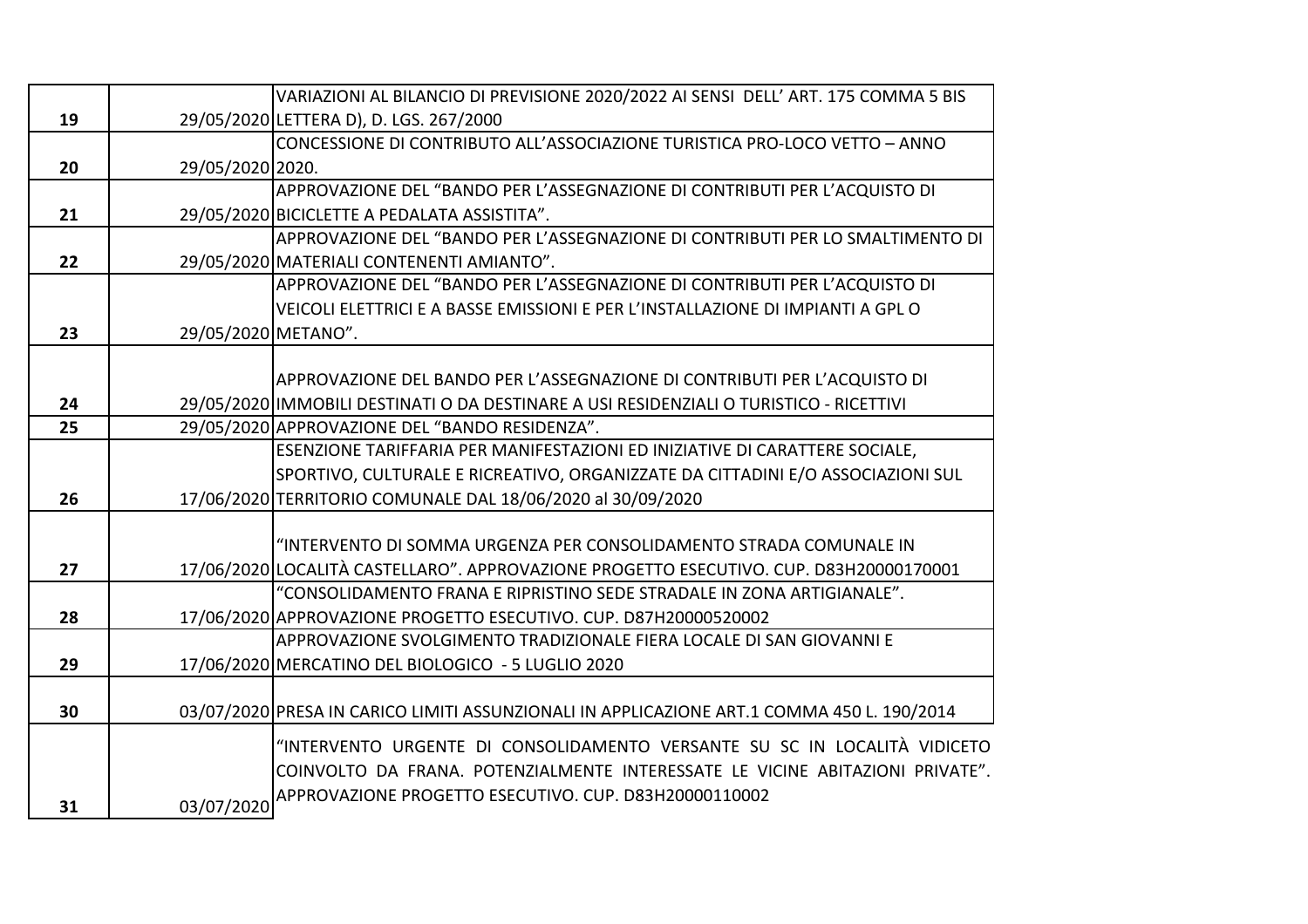|    | LAVORI DI MANUTENZIONE STRAORDINARIA STRADE COMUNALI - FONDI PAO 2020".                |
|----|----------------------------------------------------------------------------------------|
| 32 | 03/07/2020 APPROVAZIONE PROGETTO ESECUTIVO. CUP. D87H20000560002                       |
|    | "LAVORI DI MANUTENZIONE STRAORDINARIA FINALIZZATI ALLA MESSA IN SICUREZZA DELLE        |
|    | STRADE PUBBLICHE DEL TERRITORIO COMUNALE". APPROVAZIONE PROGETTO ESECUTIVO.            |
| 33 | 03/07/2020 CUP. D87H19003110001                                                        |
|    | "CONSOLIDAMENTO VERSANTE E VIABILITÀ COMUNALE IN ZONA PIAGNOLO - 1° LOTTO".            |
| 34 | 18/07/2020 APPROVAZIONE PROGETTO ESECUTIVO. CUP. D83H19001220001                       |
|    |                                                                                        |
|    | APPROVAZIONE SCHEMA DI SCRITTURA PRIVATA PER L'ASSERVIMENTO ALL'USO PUBBLICO E         |
|    | L'ESECUZIONE DI OPERE SULL'AREA POSTA A VETTO CAPOLUOGO A VALERE TRA IL COMUNE         |
| 35 | 18/07/2020 DI VETTO E I SIGNORI NOBILI FRANCO, NOBILI VITO GIUSEPPE E NOBILI MARINELLA |
|    | "VALORIZZAZIONE E RIQUALIFICAZIONE DELLE AREE PUBBLICHE DI VETTO CAPOLUOGO".           |
|    | APPROVAZIONE PROGETTO DI FATTIBILITA' TECNICA ED ECONOMICA. CUP.                       |
| 36 | 28/07/2020 D84H20000120006                                                             |
|    | APPROVAZIONE ACCORDO DI PROGRAMMA TRA L'UNIONE MONTANA DEI COMUNI                      |
|    | DELL'APPENNINO REGGIANO ED I COMUNI DI CARPINETI, CASINA, CASTELNOVO NE' MONTI,        |
|    | TOANO, VENTASSO, VETTO, VILLA MINOZZO PER LA GESTIONE E PROGRAMMAZIONE DELLE           |
| 37 | 28/07/2020 ATTIVITA' DI PROMOZIONE TURISTICA PER L'ANNO 2020                           |
|    |                                                                                        |
|    | DELEGA AL COMUNE DI CARPINETI PER LA PRESENTAZIONE DELLA MANIFESTAZIONE DI             |
|    | IINTERESSE AL BANDO "RAFFORZAMENTO CAPACITA' AMMINISTRATIVA DEI PICCOLI COMUNI"        |
| 38 | 18/08/2020 PER L'AGGREGAZIONE CARPINETI-CASINA-TOANO-VENTASSO-VETTO-VILLA MINOZZO.     |
|    |                                                                                        |
|    | REFERENDUM POPOLARE COSTITUZIONALE DEL 20 E 21 SETTEMBRE 2020. INDIVIDUAZIONE          |
|    | DEI LUOGHI DESTINATI ALLE AFFISSIONI PER LA PROPAGANDA DA PARTE DEI PARTITI E          |
| 39 | 18/08/2020 GRUPPI POLITICI RAPPRESENTATI IN PARLAMENTO E DEI PROMOTORI DEL REFERENDUM  |
|    | REFERENDUM POPOLARE COSTITUZIONALE DEL 20 E 21 SETTEMBRE 2020. DELIMITAZIONE,          |
|    | RIPARTIZIONE ED ASSEGNAZIONE DEGLI SPAZI PER LE AFFISSIONI DI PROPAGANDA DA PARTE      |
|    | DEI PARTITI O GRUPPI POLITICI RAPPRESENTATI IN PARLAMENTO E DEI PROMOTORI DEL          |
| 40 | 18/08/2020 REFERENDUM                                                                  |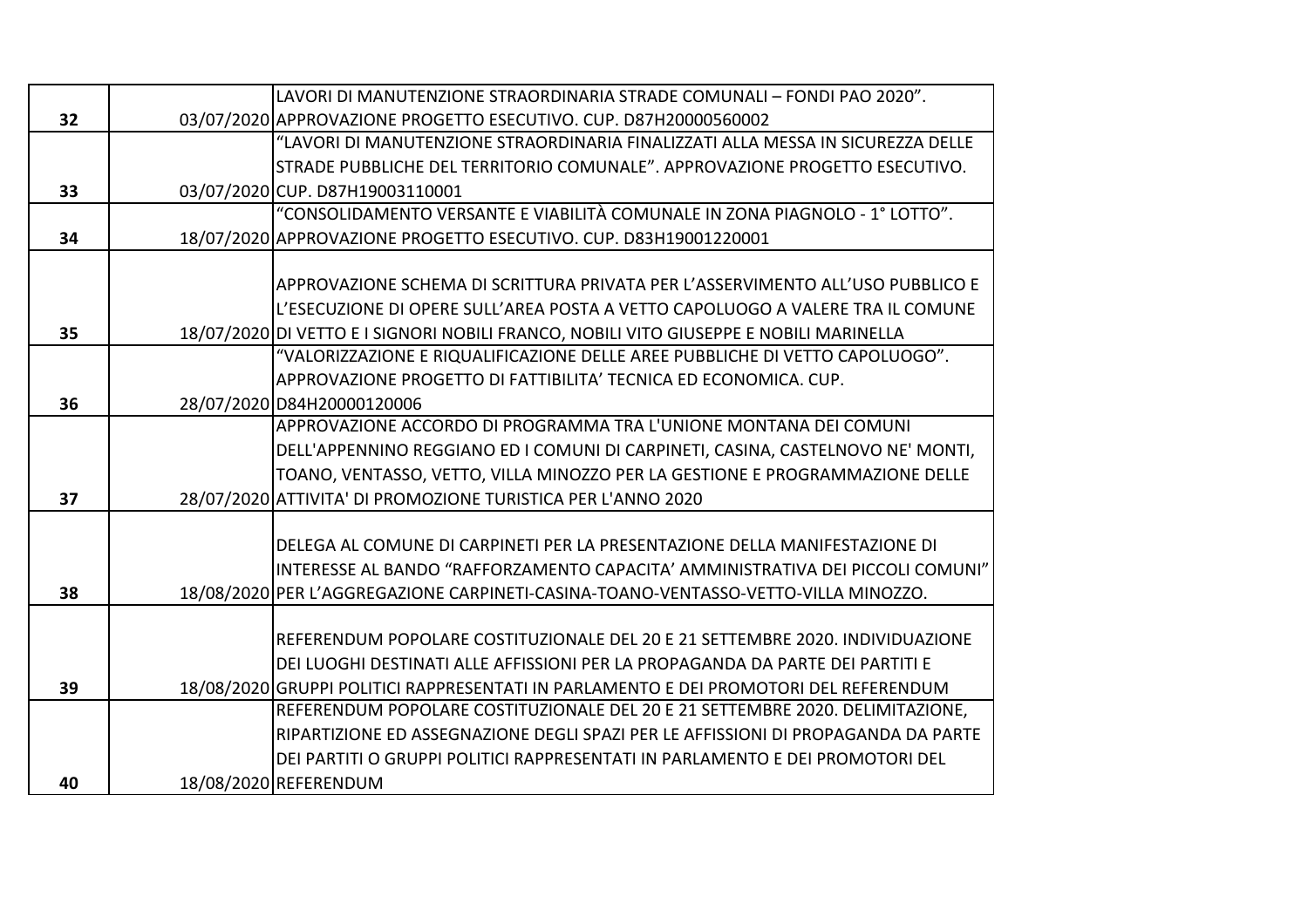|    |                       | VARIAZIONI AL BILANCIO DI PREVISIONE 2020/2022 E AL DOCUMENTO UNICO DI                                                                    |
|----|-----------------------|-------------------------------------------------------------------------------------------------------------------------------------------|
| 41 |                       | 18/08/2020 PROGRAMMAZIONE (DUP) 2020/2022.                                                                                                |
|    |                       | "INTERVENTI DI ADEGUAMENTO E DI ADATTAMENTO FUNZIONALE DEGLI SPAZI E DELLE AULE                                                           |
|    |                       | DIDATTICHE IN CONSEGUENZA DELL'ERMERGENZA SANITARIA DA COVID-19". APPROVAZIONE                                                            |
| 42 |                       | 18/08/2020 SCHEDA PROGETTUALE. CUP. D84H20000260001                                                                                       |
|    |                       | APPROVAZIONE AVVISO PER LA FORMAZIONE DI UNA GRADUATORIA PER L'ASSEGNAZIONE DI                                                            |
|    |                       | UN VOUCHER A COPERTURA COSTI DI ISCRIZIONE A CORSI, ATTIVITA' E CAMPIONATI SPORTIVI                                                       |
|    |                       | ORGANIZZATI DA ASSOCIAZIONI E SOCIETA' SPORTIVE PER BAMBINI/E RAGAZZI/E DA 6 A 16                                                         |
|    |                       | ANNI O FINO A 26 ANNI SE DISABILI DI CUI DGR 600 DEL 3/06/2020 E DGR N. 712 DEL                                                           |
| 43 | 10/09/2020 22/06/2020 |                                                                                                                                           |
|    |                       | APPROVAZIONE AVVISO PER LA FORMAZIONE DI UNA GRADUATORIA PER L'ASSEGNAZIONE DI                                                            |
|    |                       | UN VOUCHER A COPERTURA COSTI DI ISCRIZIONE A CORSI, ATTIVITA' E CAMPIONATI SPORTIVI                                                       |
|    |                       | ORGANIZZATI DA ASSOCIAZIONI E SOCIETA' SPORTIVE PER BAMBINI/E RAGAZZI/E DA 6 A 16                                                         |
|    |                       | ANNI O FINO A 26 ANNI SE DISABILI DI CUI DGR 600 DEL 3/06/2020 E DGR N. 712 DEL                                                           |
| 44 | 10/09/2020 22/06/2020 |                                                                                                                                           |
|    |                       | "INTERVENTO DI SOMMA URGENZA PER CONSOLIDAMENTO SCARPATA DI MONTE PER                                                                     |
|    |                       | CEDIMENTO STRADA COMUNALE IN LOCALITÀ SPIAGGI". APPROVAZIONE PROGETTO                                                                     |
| 45 |                       | 10/09/2020 ESECUTIVO. CUP. D83H20000180001                                                                                                |
|    |                       | MODIFICA DEL PIANO TRIENNALE DEL FABBISOGNO DI PERSONALE TRIENNIO 2020-2021-                                                              |
| 46 |                       | 10/09/2020 2022, E PIANO ANNUALE DELLE ASSUNZIONI 2020.<br>APPROVAZIONE PEG - PIANO DETTAGLIATO DEGLI OBIETTIVI E PIANO DELLA PERFORMANCE |
| 47 | 10/09/2020 2020/2022  |                                                                                                                                           |
|    |                       | D.LGS. 23-06-2011 n. 118 APPROVAZIONE SCHEMA DI DOCUMENTO UNICO DI                                                                        |
| 48 |                       | 29/09/2020 PROGRAMMAZIONE SEMPLIFICATO (DUPS) 2021/2023                                                                                   |
|    |                       |                                                                                                                                           |
|    |                       | APPROVAZIONE DEL PROGRAMMA TRIENNALE DI TUTELA E VALORIZZAZIONE DEL PAESAGGIO                                                             |
| 49 |                       | 29/09/2020 PROTETTO DELLA COLLINA REGGIANA -TERRE DI MATILDE. ATTO DI INDIRIZZO                                                           |
|    |                       |                                                                                                                                           |
|    |                       | ADOZIONE PROGRAMMA TRIENNALE OPERE PUBBLICHE 2021-2023 ED ELENCO ANNUALE                                                                  |
| 50 |                       | 29/09/2020 2021 E PROGRAMMA BIENNALE DEGLI ACQUISTI DI FORNITURE E SERVIZI 2021-2022                                                      |
|    |                       |                                                                                                                                           |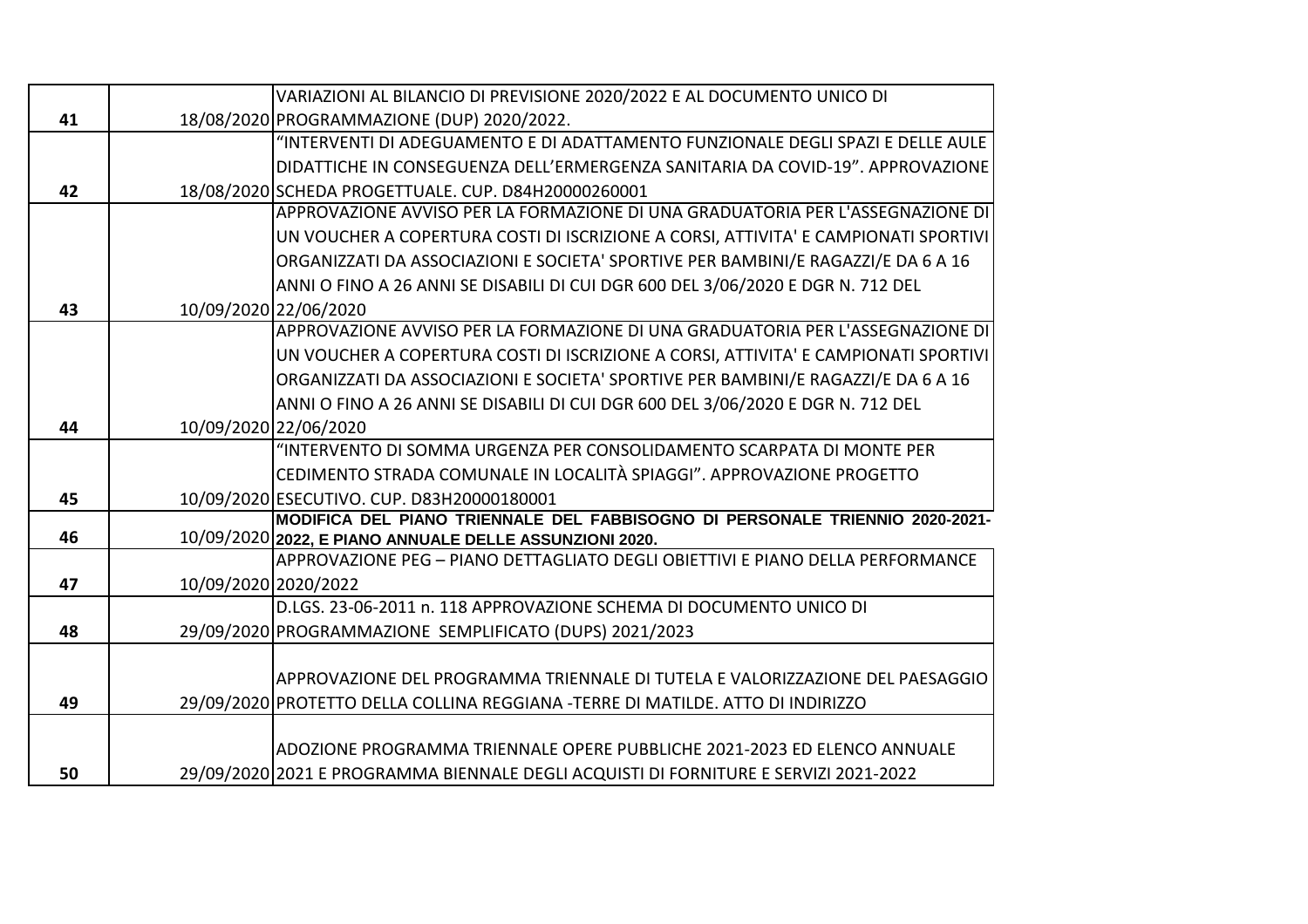|    |                     | APPROVAZIONE PROGETTO RELATIVO AL SERVIZIO DI SALATURA DALLE STRADE E SPAZI             |
|----|---------------------|-----------------------------------------------------------------------------------------|
|    |                     | COMUNALI, RIMOZIONE NEVE DA MARCIAPIEDI E DI PRONTO INTERVENTO PER IL PERIODO           |
| 51 |                     | 29/09/2020 DAL II SEMESTRE 2020 AL I SEMESTRE 2027                                      |
|    |                     | NOMINA DELEGAZIONE TRATTANTE- DETERMINAZIONE FONDO PER LE RISORSE DECENTRATE            |
|    |                     | PER IL PERSONALE NON DIRIGENTE E DEFINIZIONE DEGLI INDIRIZZI ALLA DELEGAZIONE           |
|    |                     | TRATTANTE DI PARTE PUBBLICA PER LA CONTRATTAZIONE DECENTRATA INTEGRATIVA -              |
| 52 |                     | 29/09/2020 ANNO 2020                                                                    |
|    |                     |                                                                                         |
|    |                     | AUTORIZZAZIONE ALLA SOTTOSCRIZIONE DEFINITIVA DEL CONTRATTO COLLETTIVO                  |
|    |                     | DECENTRATO INTEGRATIVO PER LA DESTINAZIONE DELLE RISORSE DECENTRATE DESTINATE           |
| 53 |                     | 29/09/2020 ALLO SVILUPPO DELLE RISORSE UMANE E DELLA PRODUTTIVITA' - ANNO 2019.         |
|    |                     | APPROVAZIONE DEL REGOLAMENTO PER LA COSTITUZIONE E LA RIPARTIZIONE DEL FONDO            |
|    |                     | INCENTIVI PER LE FUNZIONI TECNICHE DI CUI ALL'ARTICOLO 113 DEL DECRETO LEGISLATIVO      |
| 54 | 26/10/2020 50/2016. |                                                                                         |
|    |                     | PROROGA DEI TERMINI DI PRESENTAZIONE DELLE DOMANDE DI CONTRIBUTO RELATIVE AL            |
| 55 |                     | 26/10/2020 "BANDO RESIDENZA" APPROVATO CON D.G.C. N. 25 DEL 29/05/2020                  |
|    |                     | APPROVAZIONE CONVENZIONE TRA IL COMUNE DI VETTO E L'ASSOCIAZIONE NAZIONALE              |
|    |                     | DEGLI ALPINI (A.N.A.) PER L'IMPIEGO DI VOLONTARI IN ATTIVITA' DI PROTEZIONE CIVILE E DI |
| 56 |                     | 13/11/2020 CONTROLLO DEL TERRITORIO COMUNALE.                                           |
|    |                     | CENSIMENTO PERMANENTE DELLA POPOLAZIONE E DELLE ABITAZIONI 2021. COSTITUZIONE           |
| 57 |                     | 13/11/2020 UFFICIO COMUNALE DI CENSIMENTO E NOMINA RESPONSABILE.                        |
|    |                     | VARIAZIONE AL BILANCIO DI PREVISIONE 2020/2022, AL DOCUMENTO UNICO DI                   |
| 58 |                     | 07/12/2020 PROGRAMMAZIONE (DUP) 2020/2022                                               |
|    |                     |                                                                                         |
|    |                     | CORONAVIRUS - DECRETO "RISTORI TER" - D.L. 23-11-2020 N. 154 "MISURE FINANZIARIE        |
|    |                     | URGENTI CONNESSE ALLA EMERGENZA EPIDEMIOLOGICA DA COVID-19" PUBBLICATO SULLA            |
|    |                     | G.U. N. 291 DEL 23 NOVEMBRE 2020. EMERGENZA EPIDEMIOLOGICA DA COVID-19 - MISURE         |
| 59 |                     | 07/12/2020 URGENTI DI SOLIDARIETA ALIMENTARE. INDIRIZZI                                 |
|    |                     | "NOMINA DEI MEMBRI ESTERNI DA INSERIRE NELLA COMMISSIONE PER LA QUALITA'                |
| 60 |                     | 11/12/2020 ARCHITETTONICA ED IL PAESAGGIO DEL COMUNE DI VETTO"                          |